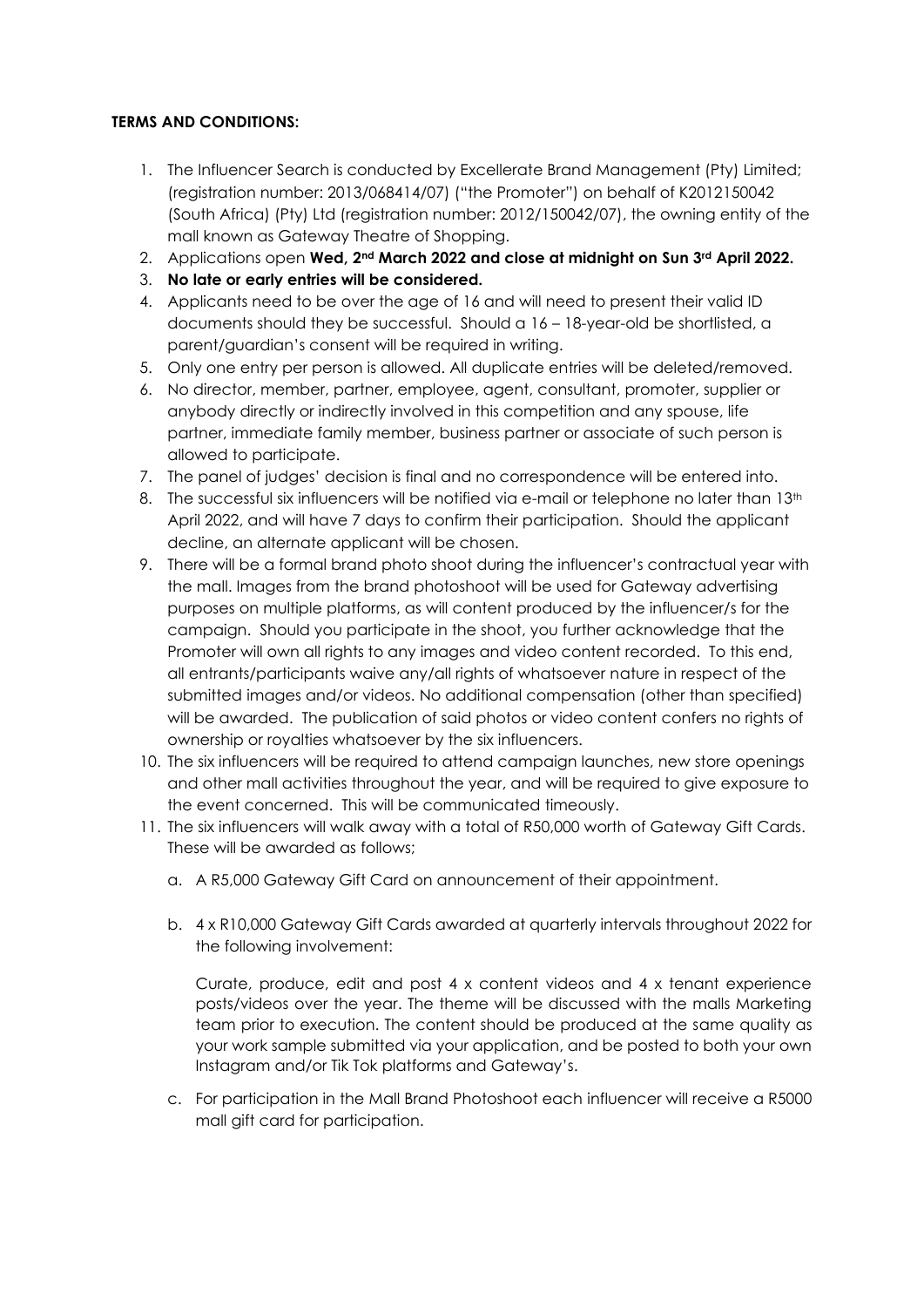- d. Tenant sponsorship on an individual basis to be facilitated through the malls Marketing team. Individual sponsors tees and cees will be shared with each influencer for both parties' approval.
- 12. Gift cards not transferable, exchangeable or redeemable for cash. The six influencers chosen agree to accept gift cards + tenant sponsored items at their own risk. Gift cards not collected as stipulated by the Promotor shall be forfeited and standard gift card t's & C's apply.
- 13. The six influencers further authorise the Promotor to use his/her/its name in any advertisement, public notification, marketing initiative, literature or publicity without any further compensation, reasonably within the context of the campaign.
- 14. In the event of the Promoter not being able to contact any one of the applicants, the Promoter reserves the right to choose another applicant.
- 15. No store owners, managers or staff at Gateway Theatre of Shopping may enter the competition.
- 16. This search is only open to legal residents of The Republic of South Africa.
- 17. By entering the search, you agree to receive communication from Gateway Theatre of Shopping with regard to the search.
- 18. By submitting your application, you grant the Promoter permission to use your application content to promote the search on other relevant platforms. You agree further that the promoter may use your name, image and any photograph/video in connection with your entry application.
- 19. The personal information, as defined in the Protection of Personal Information Act 4 of 2013, which is collected from you and processed by the Promotor, is done solely with your consent and in accordance with the Promotors Privacy Policy, available at [www.gatewayworld.co.za.](http://www.gatewayworld.co.za/) The personal information which you provide to us in completing this application form will be processed purely for the purposes of the search. We will not share your personal information further unless the Promotor so requires in terms of law or in terms of a legitimate business purpose.
- 20. You warrant that in submitting your entry application, no third-party rights including intellectual property rights were infringed and/or violated.
- 21. By entering this search, you agree that you have no conflicting legal obligations and, are available to complete your assigned responsibilities and obligations between April – December 2022. You also agree that for the period you will not enter into any written agreements with, or promote another shopping centre.
- 22. Applicants absolve the Promoter, its affiliates, its advertising agencies, advisors, suppliers, nominated agents and dealers from liability from any and all claims howsoever arising, including from wilful misconduct or negligent acts or omissions on the part of any such person, failure or malfunction of any server, internet connection or any other interface used by or made available to an applicant to submit an entry application in respect of the search.
- 23. If you're selected as one of the six influencers of the search, you will be required to enter into a formal written agreement with the Promoter. You acknowledge and agree that you will be disqualified from the search and will not be entitled to any remuneration or tenant sponsorship if you refuse to enter into the said agreement subsequent to your announcement as one of the six influencers of the search.
- 24. You understand that the Promoter may release you, without compensation, as an applicant or chosen influencer of the search, should you at any stage supply